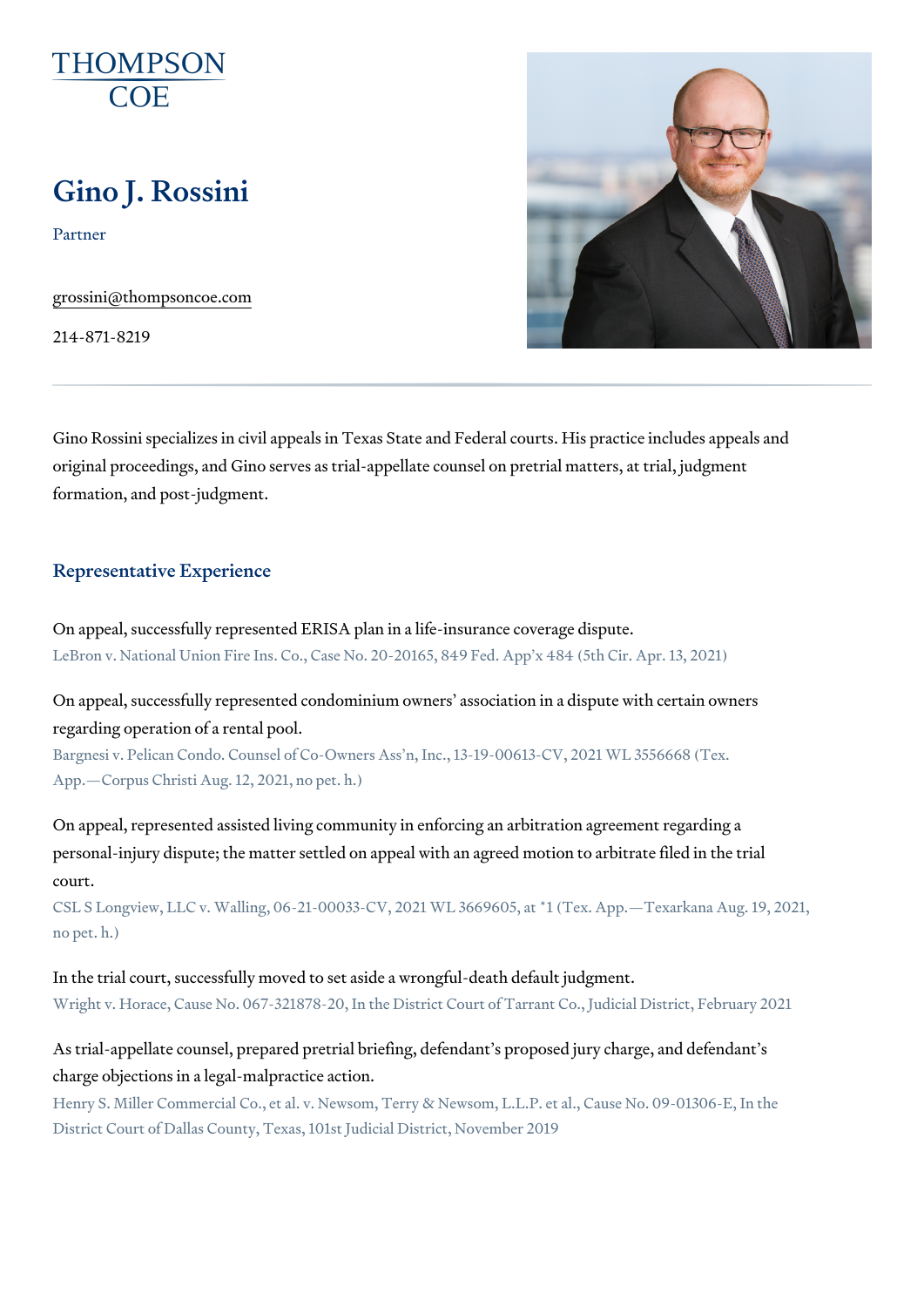As trial-appellate counsel, prepared pretrial briefing, Defendant's proposed jury charge, and Defendant's charge objections in an oilfield-services dispute.

McBride Operating, L.L.C. v. East Texas Oilfield Prod. Servs., Inc., Cause No. 2018-175, In the District Court of Rusk County, Texas, 4th Judicial District, October 2019

As trial-appellate counsel, attended trial and argued Defendant's proposed jury charge and charge objections in a personal-injury product liability matter; defense verdict and take-nothing judgment.

Kevin Bowden v. Center Country Club, Inc., Cause No. 342-288728-16, In the District Court of Tarrant County, Texas, 342nd Judicial District, March 2019

As trial-appellate counsel, prepared pretrial briefing, Defendant's proposed jury charge, and Defendant's charge objections in a commercial insurance coverage dispute; settlement post-verdict.

Altona, Inc. v. Covington Specialty Ins. Co., Cause No. DC-15-06278, In the District Court of Dallas County, Texas, 160th Judicial District, February 2019

In the District Court and on appeal, successfully removed homeowner's insurance claim with dismissal of the non-diverse party joined to defeat diversity jurisdiction. Mauldin v. Allstate Ins. Co., 757 Fed. App'x 304 (5th Cir. 2018)

As trial-appellate counsel, attended trial and argued Defendant's proposed jury charge and charge objections in an insurance coverage dispute concerning handling of a homeowner's claim of hail damage to a metal roof; defense verdict and take-nothing judgment.

Dragoo v. Allstate Vehicle & Prop. Ins. Co., Case No. 4:16-CV-984-O, U.S. District Court, N.D. Texas, Sept. 18, 2018

Post-judgment, drafted and argued Defendant/Garnishee's successful Motion to Set Aside Default Judgment and for New Trial following entry of large-dollar pre-answer default judgment.

The Sparkman Living Trust v. Scottrade, Inc., Cause No. 2017DCV-5409-E, In the District Court of Nueces County, Texas, 148th Judicial District, June 5, 2018

On appeal, successfully represented Defendant/Appellee in a commercial dispute concerning alleged misrepresentations about construction materials; appeal dismissed post-briefing. Pelletier v. Weyerhaeuser Co., Case No. 18-40397, 2018 WL 5291939 (5th Cir. Oct. 1, 2018)

Post-judgment, represented Defendant after an adverse jury verdict and judgment, drafted Motion for New Trial and successfully negotiated settlement.

Harmon v. Tull, Cause No. C2016197, In the District Court of Hood County, Texas, 355th Judicial District, November 2018

On appeal, represented Defendant/Appellee restaurant on successful appeal of a take-nothing summary judgment on Plaintiff's Dram Shop Act claim; judgment in favor of Defendant/Appellee affirmed after briefing and oral argument.

Faircloth v. Borderlands, Case No. 11-14-00239-CV, 2017 WL 3923669 (Tex. App.—Eastland Aug. 31, 2017, pet. denied)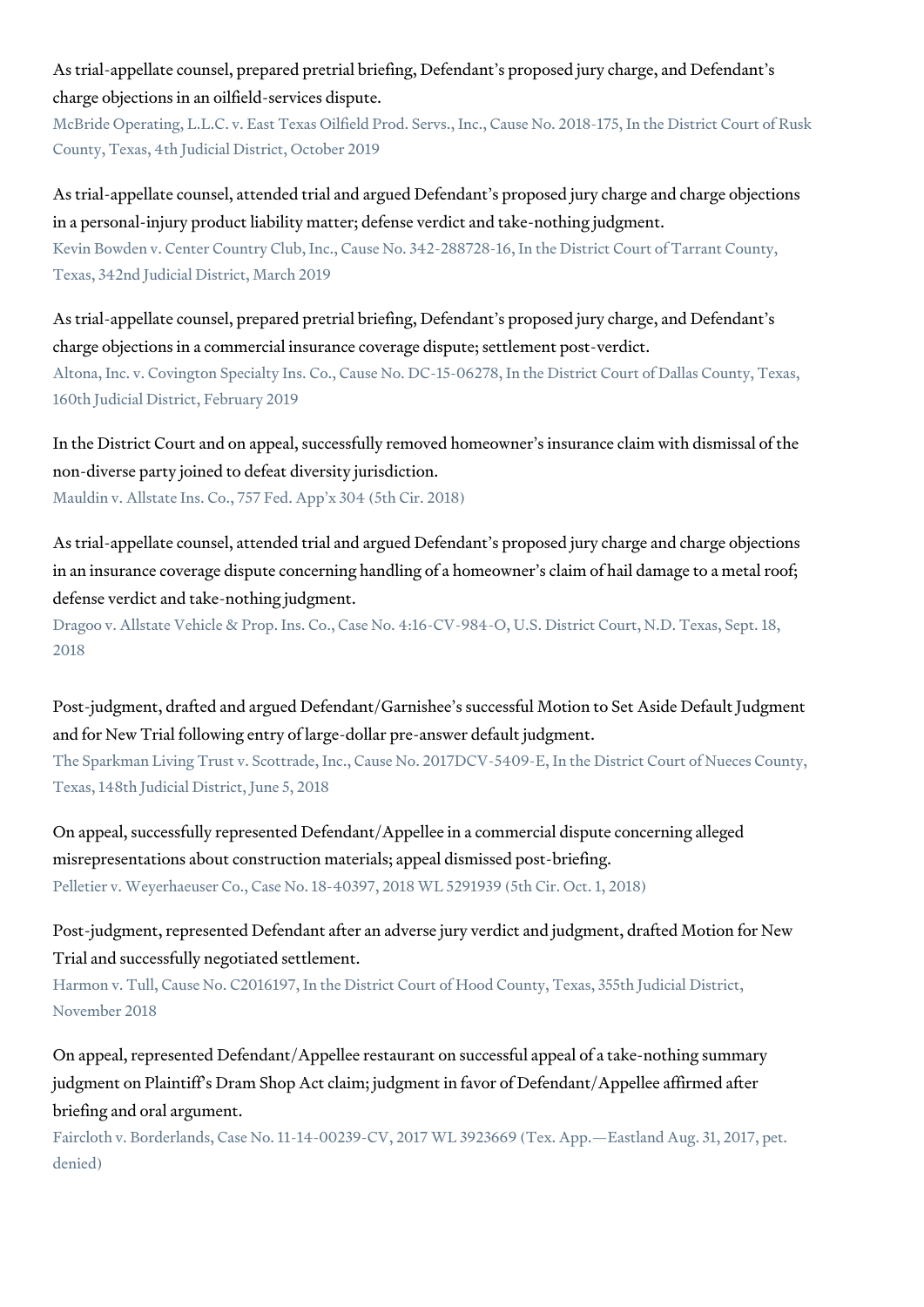On appeal, represented Defendant product manufacturer on seven related a to compel arbitration, practicing before Texas First, Second, Fifth, Seven and including three Petitions for Review before the Texas Supreme Court. Watts Regulator Co. v. Texas Farmers Ins. Co. a/s/o David Martinez, No. 02-16-App. Fort Worth June 30, 2016); Watts Regulator Co. v. Texas Farmers Ins. Co. 00039-CV, 2016 WL 3569423 (Tex. App. Fort Worth June 30, 2016); Watts Regul Mut. Ins. Co. a/s/o Kevin McCann, No. 09-16-00033-CV, 2016 WL 4045502 (Tex. 2016).

On appeal, represented Defendant/Appellee residential health care facility negligence action, successfully contending that Plaintiff s cause of action obtaining affirmance of dismissal.

Bain v. Capital Senior Living Corp., Case No. 05-14-00255-CV, 2015 WL 395871 pet. denied)

On original proceeding, represented a truck owner and operator in a succe by applying the Texas Tort Claims Act s mandatory venue provision when t not governmental entities but a co-defendant was.

In re Hubbard, No. 05-14-00608-CV, 2014 WL 4090131 (Tex. App. Dallas Aug. 19, (Oct. 10, 2014)

On appeal, represented a hospital district on a successful plea to the juris Cervantes v. McKellar, 424 S.W.3d 226 (Tex. App. Texarkana 2014, no pet.)

On original proceeding, represented relator insurer and insurance agent in enforcement of an insurance-policy appraisal clause.

In re Public Service Mutual Ins. Co., No. 03-13-3-CV, 2013 WL 692441 (Tex. App.

#### Awards & Recognition

TEXAS SUPER LAWYERS Listed for Appellate, Civil Litigation: Defense 2017-2022

TEXAS BOARD OF LEGAL SPECIALIZATION Board Certified in Civil Appellate Law

#### Related Services

[Appellate Li](https://www.thompsoncoe.com/people/gino-j-rossini/)tigation

[Business and C](https://www.thompsoncoe.com/people/gino-j-rossini/)ommercial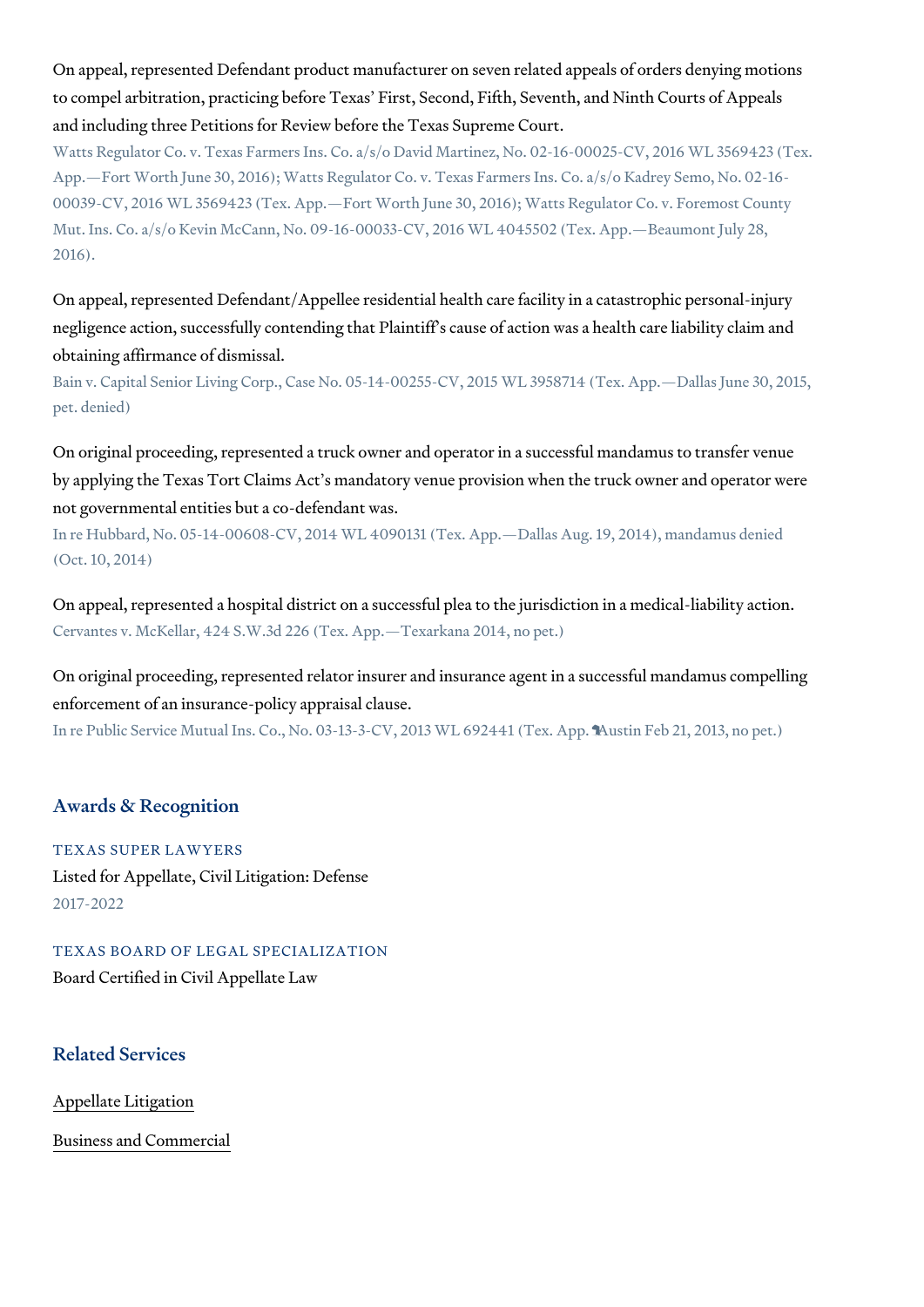[General Liability/Catas](https://www.thompsoncoe.com/people/gino-j-rossini/)trophic Injury

[Insura](https://www.thompsoncoe.com/people/gino-j-rossini/)nce

[Labor & Empl](https://www.thompsoncoe.com/people/gino-j-rossini/)oyment

[Professional](https://www.thompsoncoe.com/people/gino-j-rossini/) Liability

#### Publications & Speaking Engagements

Constitutional Limits on Punitive Damage Awards Texas State Bar Annual Meeting 2022

Developing Texas Insurance Law in the Appellate Courts Thompson Coe webinar 2022

[Exclusion to accidental death policy applies to pa](https://www.thompsoncoe.com/resources/publications/exclusion-to-accidental-death-policy-applies-to-patients-self-treatment-5th-circuit/)tient s self-treatment 5 Westlaw Today Apr 14, 2021

Changes to the Texas Rules of Civil Procedure Thompson Coe webinar 2021

Texas Supreme Court and Fifth Circuit Update Thompson Coe webinar 2021

An Update On Texas Insurance Code Chapter 542A Dallas Bar Association TIPS CLE 2019

First Party Insurance Claims in Federal Court Thompson Coe webinar 2019

Update on Storm Litigation: Hurricane Harvey and Chapter 542A," and "Cur Appraisal Process Thompson Coe webinar 2019

What Will Be Different with Hurricane Harvey? Thompson Coe webinar 2018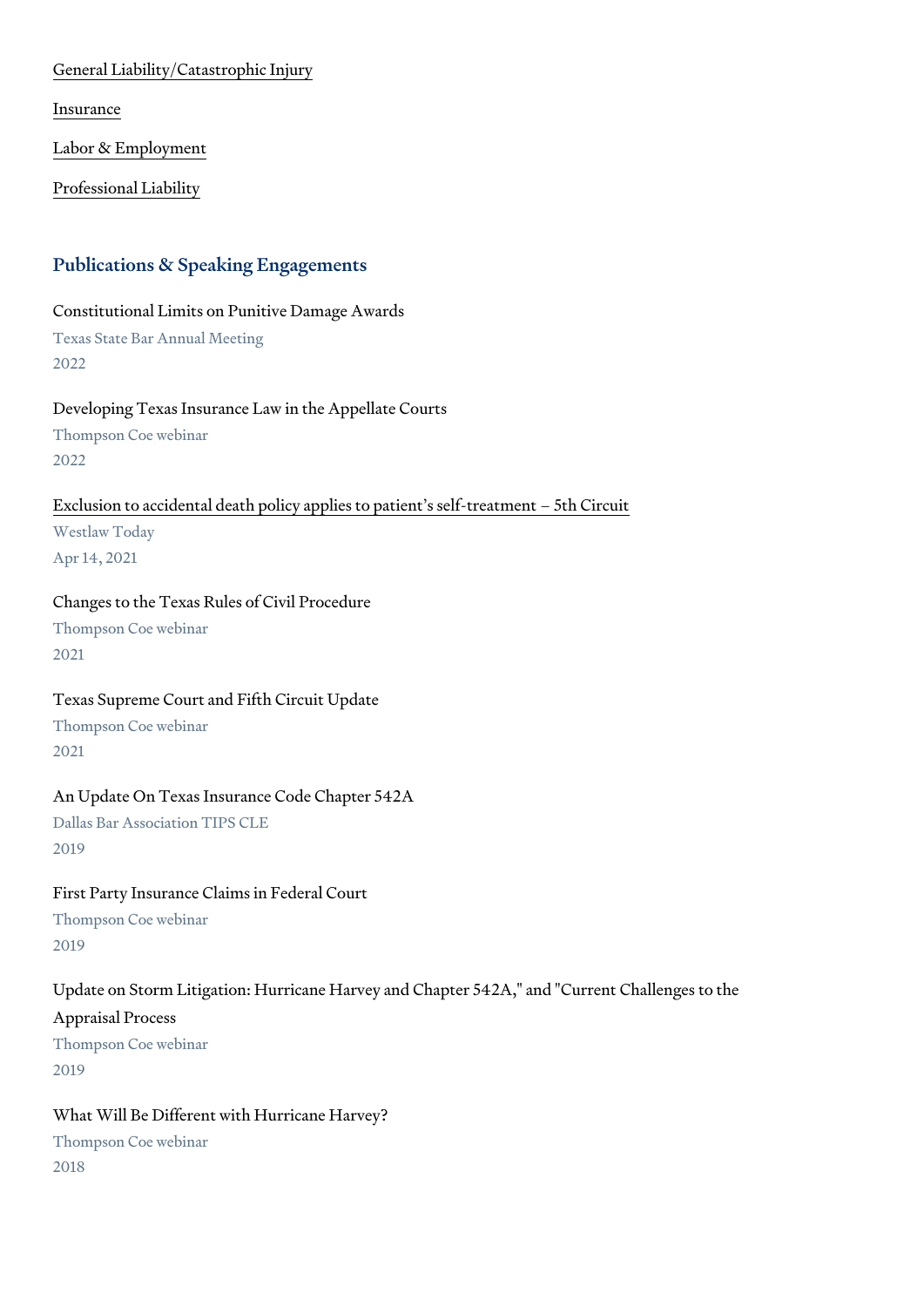# Dram Shop Liability

Hermes Law CE 2017

# Education, Admissions & Activities

#### EDUCATION

# The University of Texas School of Law J.D., with honors, 1998 Order of the Coif

Texas Law Review, Articles Editor

#### Georgetown University

B.S.F.S., cum laude, 1992 Thomas J. Watson Scholar School of Foreign Service concentration in International Politics

#### BAR ADMISSIONS

Texas 1998

# COURT ADMISSIONS

#### United States Court of Appeals, Fifth Circuit

United States District Court of Texas Northern, Southern, Eastern, Western

#### PROFESSIONAL AND COMMUNITY ACTIVITIES

U.S. District Judge George P. Kazen Clerk, 1998-1999

State Bar of Texas Appellate Law Section

Dallas Bar Association Appellate Law Section

Texas Bar College

Great Hearts Irving Academy Advisory Council, 2016-present